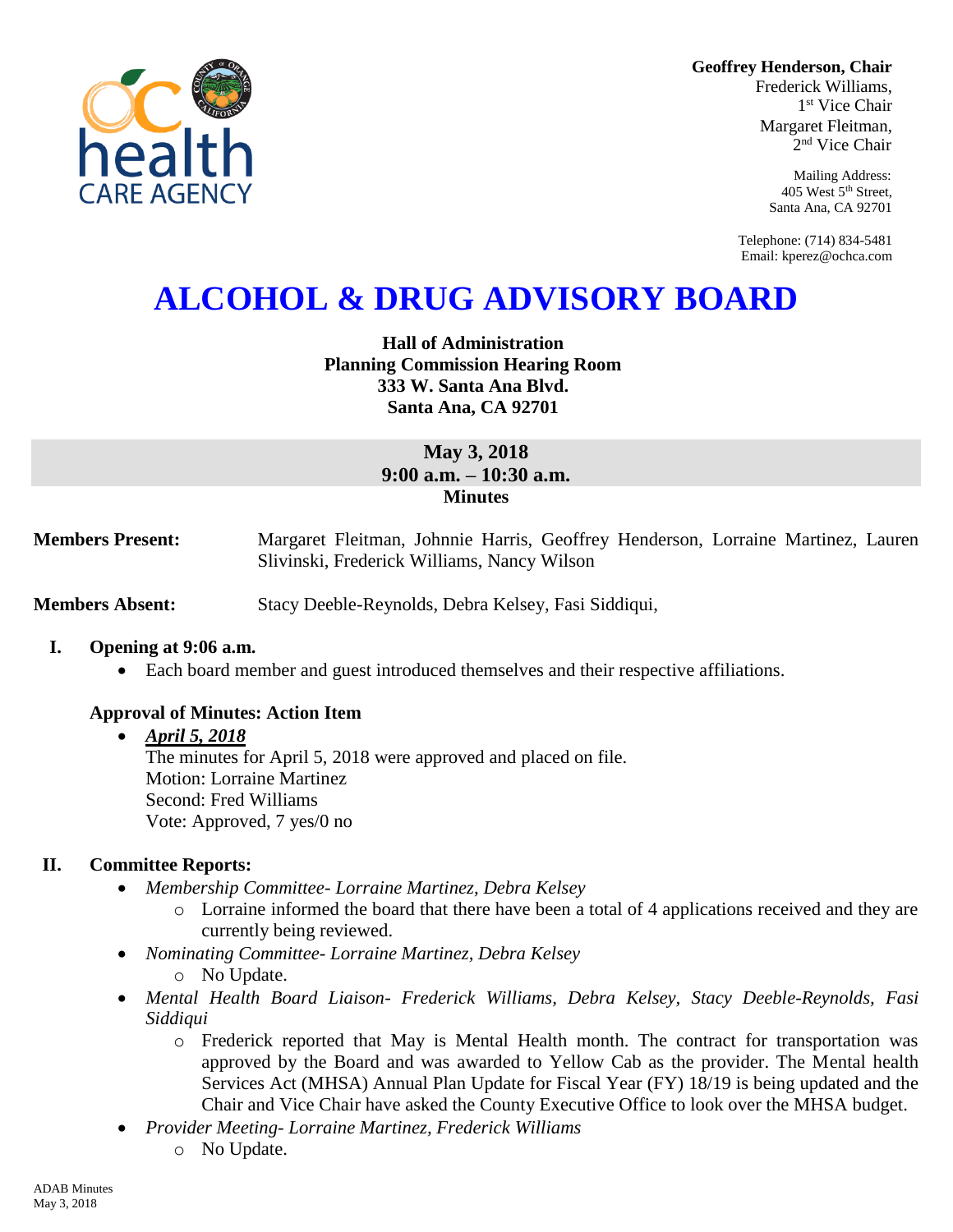- *Criminal Justice Treatment Committee – Geoff Henderson, Frederick Williams*
	- o The Sheriff's Department submitted a grant proposal to the State to fund a substance use treatment program inside the jail for those going through opioid withdraws. This would provide outreach with in the jails and includes medication assisted treatment as well as case management.
- *Community Forum Planning Committee– Geoff Henderson, Lorraine Martinez, Debra Kelsey, Margaret Fleitman, Lauren Slivinski*
	- o Lorraine reported that Sandra Fair has been out on leave and some of the planning of the plan has been put on hold. However, they still plan to continue with the committee plans and will plan for a meeting to meet soon.
	- o Geoff reported an outline of what the committee has been planning over the past year in preparing for an opioid strategic recommendation for the County. There is hope that the final document on the Opioid Strategic Plan would be close to being finalized by the upcoming meeting in June.
- Community Collaborative Committee:
	- o *Drug Prevention Coalition: Margaret Fleitman*
		- They met this month and received a presentation from a program named Aspire through St. Josephs Health in Mission Viejo, this program is an afterschool intensive outpatient program for adolescence focusing on their mental health.
	- o *Orange County RX & OTC Coalition: Margaret Fleitman*
		- No Update.
	- o *Orange County Substance Abuse Prevention Network (OCSAPN): Stacy Deeble-Reynolds* No Update.
	- o *Mental Health Services ACT (MHSA) Steering Committee: Lorraine Martinez, Stacy Deeble-Reynolds, Frederick Williams, Fasi Siddiqui*
		- Geoff provided an updated that included information about the MHSA State Audit in which demonstrated Orange County being high on the list of Counties throughout California with extra funds to put towards additional services. There was much discussion on ways to implement these funds and rolling them out into the community.

# **III. Old Business:**

- Geoff Henderson made the members aware of the AB 1234 Training, all members will be required to take this Law and Ethics training to be in compliance with Boards and Commissions rules. This training must be completed by all members by December 2018.
- The Drug Medi-Cal (DMC) letter of support was revised by Lorraine and Debra Kelsey, Lorraine provided some changes and provided the letter to the members with the new changes reflected. For the record, Geoff read the letter out loud and asked for any additional comments from the board members or from the public. No comments were provided. The Chair called for a motion to move forward with the letter and submit it to the Board of Supervisors (BOS), 1<sup>st</sup> motion was made by Lorraine Martinez and was seconded by Nancy Wilson. Vote: 7 Yes/ 0 No.

## **IV. New Business:**

 $\bullet$  NA

# **V. BHS Update:**

*Brett O'Brien*- The DMC will be going before the BOS on May 8<sup>th</sup> and Richard Sanchez will be briefing the BOS later today on this item. He expressed his gratitude to the ADAB members for their support on the item. Brett informed the board of the retirement of Mary Hale, the Behavioral Health Director, a recruitment has been posted and during this time the workload has been expanded amongst the four